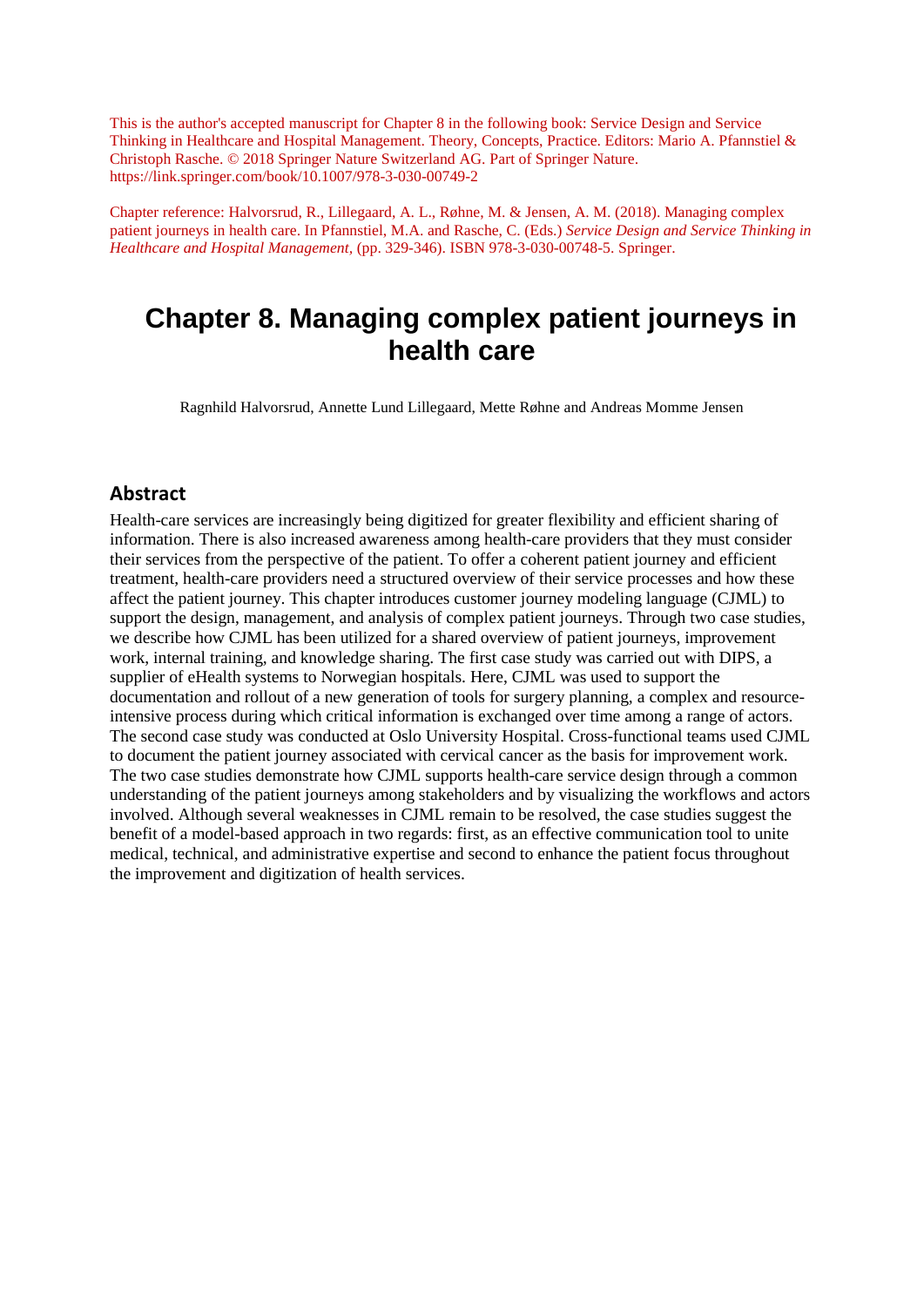## **8.1 Introduction**

Health-care services are complex, involving many actors and spanning many sectors. Patients typically face multiple health-care providers, as well as social, labor, and welfare services throughout their treatment [\(Fig. 8.1\)](#page-1-0). Health institutions have an enormous flow of patients and employees. Hence, providing a holistic patient journey is challenging both within and across health institutions. Securing seamless transitions across institutions (e.g., from hospital to home care) requires coordination. However, patient care plans are often established within each institution. Transitions across institutions are resource-intensive and inefficient, often leading to new examinations that are cumbersome for both patient and health professionals (Øvrelid, Sanner, & Siebenherz, 2017).



<span id="page-1-0"></span>**Fig. 8.1.** Patient journeys transcend health-care units and welfare services. Source: Author's own illustration (2018).

Today's health-care system can be characterized as being a profession-centric and reactive system where both responsibilities and information flow are fragmented (Bayliss et al., 2008). The patients often become the coordinators of a combination of specific care plans set by individual professionals. The complexity increases even more for patients with multiple diagnoses. Failing to facilitate patient journeys across institutions may result in suboptimal treatment, safety risks, and poor patient experiences; it also drives costs at a national level (Vogeli et al., 2007). The increasing proportion of complex diagnoses and longer life expectancies compound these factors. This threatens the sustainability of health care in Norway, Europe, and internationally (Berwick, Nolan, & Whittington, 2008).

The term *patient journey* (also referred to as *patient pathway*, *clinical pathway*, *patient flow*, and *care pathway*) has become a key topic when addressing the challenges in health care. The national guidelines from the Norwegian Directorate of Health define *patient pathway* as "a comprehensive, coherent description of one or more patients' contacts with different parts of the health-care system during a period of illness" (NDH, 2018). In other work (Meld.St.47, 2008–2009), a *patient pathway* is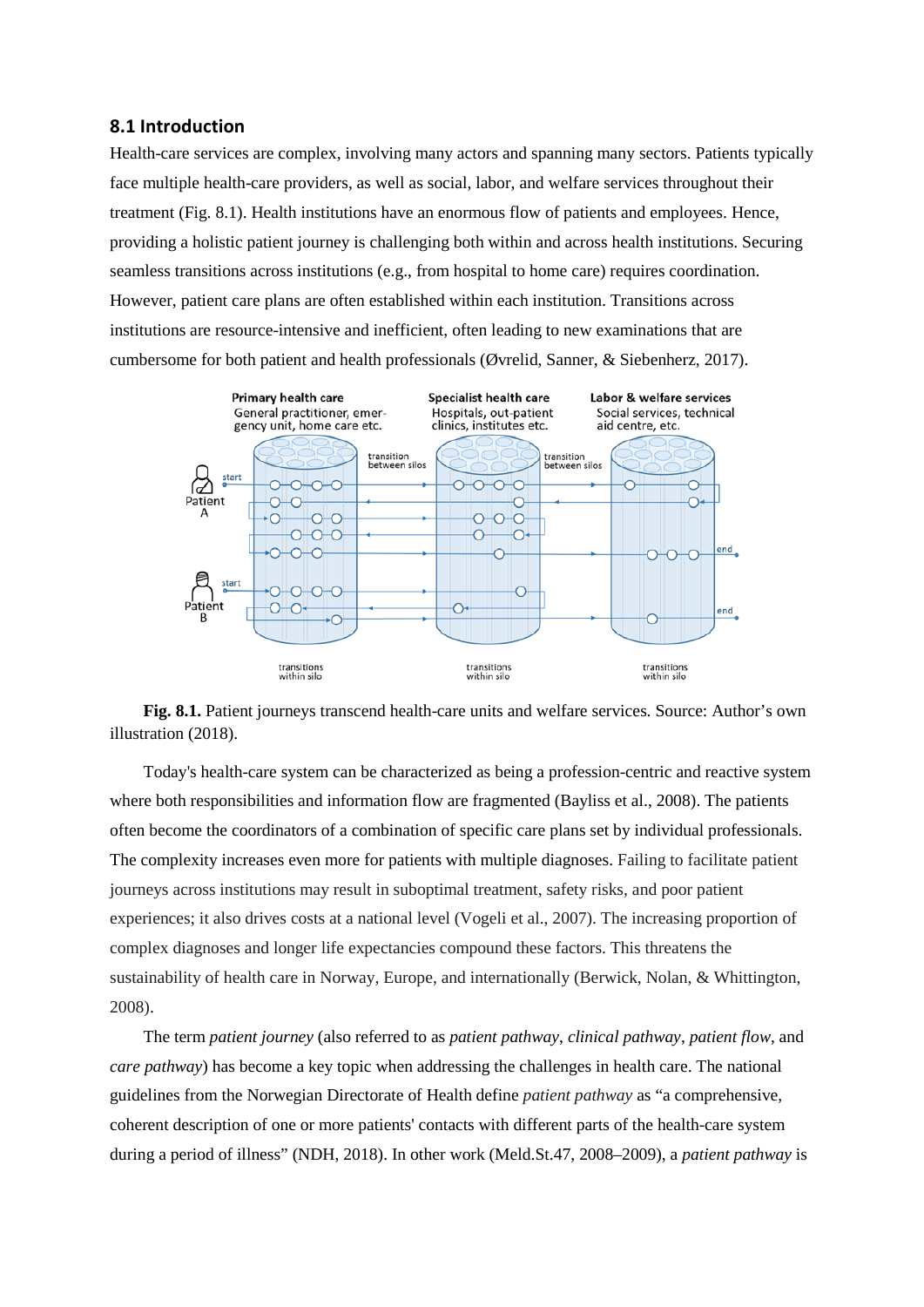defined as "the chronological chain of events that constitutes the patient's encounter with various parts of health and care services." Here, a high-quality patient pathway is characterized by the coordination of these events in a rational manner to meet the patient's diverse needs. The European Pathway Association (EPA) refers to the *clinical or care pathway* to cover terms like *critical pathways*, *care paths*, *integrated care pathways*, *case management plans*, *clinical care pathways*, or *care maps*, all used to systematically plan and follow up with a patient-focused care program (EPA, 2018). EPA defines a care pathway as "Care pathways are a methodology for the mutual decision making and organization of care for a well-defined group of patients during a well-defined period". The Norwegian Ministry of Health and Care Services has given recommendations for the administration of clinical pathways across institutions, that is, how systems and routines can ensure the coherent care of patients across institutions, including common procedures for transitions, patient administrative discrepancies, and requirements for ICT systems (NDH, 2016).

Standardized cancer patient pathways (CPPs) were introduced in 2015 by Norwegian health authorities for selected diagnoses. CPPs define fixed schedules for diagnosis, treatment, and rehabilitation. The CPP has a high abstraction level, focusing on patient rights and the timing of treatment. A personal coordinator is assigned as a contact point between the patient and the health service to increase predictability and ensure the efficient flow of information. Research shows that standardized care plans increase the patients' perception of a well-organized and predictable progression without unnecessary delays. Similar standardizations have been implemented for other medical conditions as well. However, these care plans only cover single institutions; several health institutions treat many patients, either in parallel or by being transferred between institutions (e.g., from hospital to home care).

Some patient journeys address only generic procedures and patient administrative steps, while others encompass treatment and medical procedures. Furthermore, patient journeys are used internally by health-care providers or for direct communication to the individual patient.

However, there are different interpretations of patient journeys and various practices for documenting, managing, and verifying quality assurance during patient journeys. Without a common standard for patient journeys, it is left to each institution to define the format, level of detail, and overall modeling approach. This chapter describes a conceptual framework and a modeling language to document and analyze patient journeys.

## **8.1.1 Organization of the chapter**

The rest of this chapter is organized as follows: Section 8.2 addresses key challenges in managing and improving patient journeys, and Section 8.3 describes the modeling language CJML and how it can be applied to document patient journeys. Sections 8.4 and 8.5 provide a walkthrough of two case studies utilizing CJML for (1) training purposes for a vendor of health systems and (2) improving a patient journey in a hospital. Section 8.6 discusses this study's results, limitations, and future work.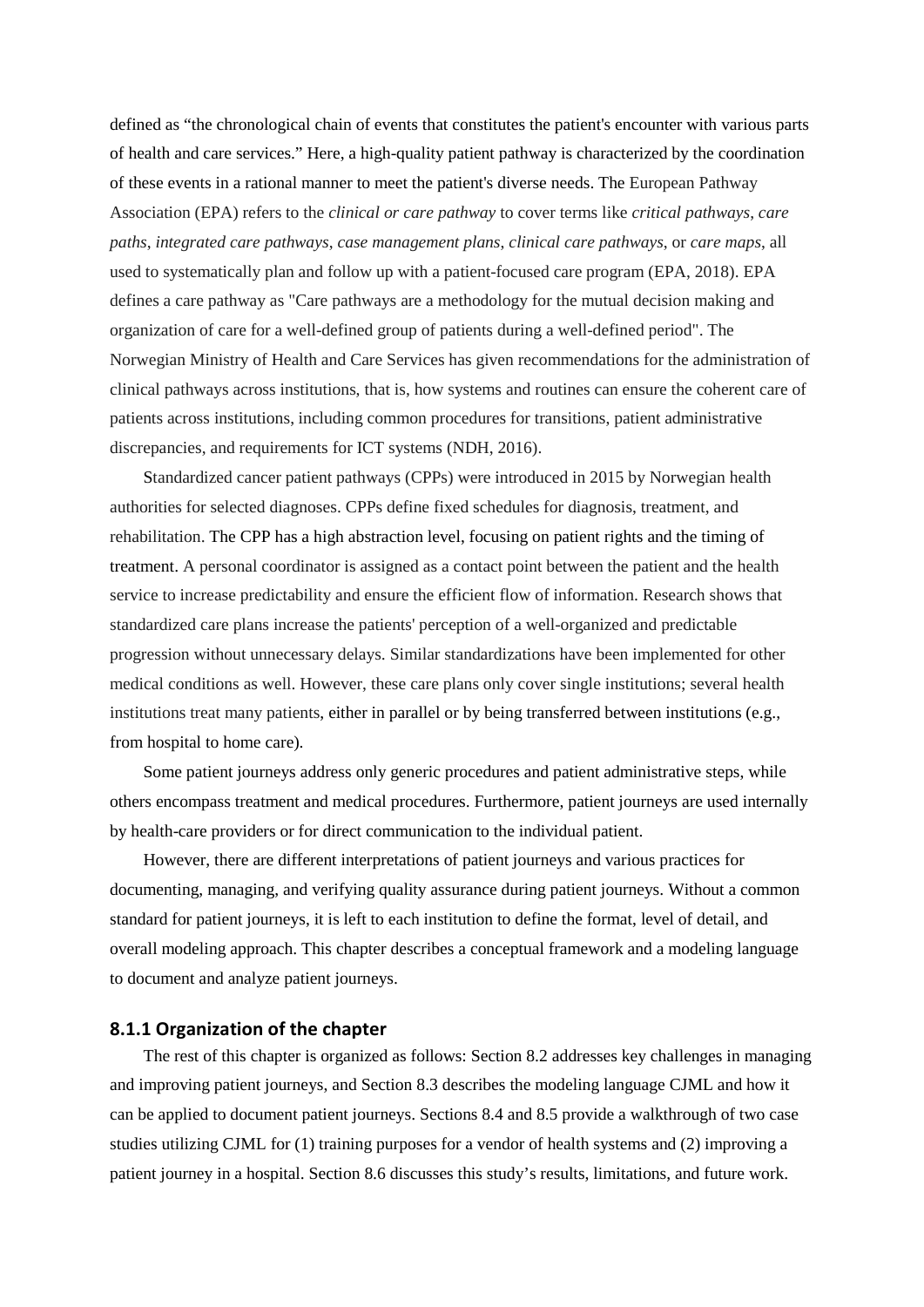## **8.2 Challenges**

In various strategic documents, Norwegian health authorities have highlighted the importance of collaboration for improving health-care services and patient journeys (Meld.St.9, 2012–2013; Meld.St.47, 2008–2009; NDH, 2014). EHealth entails both new ways to organize services and work flows and changes in digital infrastructure (Bygstad, 2017). The Norwegian Directorate of eHealth is pointing at digitization to improve health-care and patient journeys (NDeH, 2017). EHealth is referred to as a prerequisite for solving major challenges in the fragmented health-care sector. Digital health systems are typically specialized IT silos lacking support for work processes and cooperation across institutions (Scott, Shohag, & Ahmed, 2014). There are three key challenges in managing complex service processes in health care. First, there is no collective understanding of patient journeys. Second, digitization further complicates patient journeys, and third, there is no common, formal method to describe and develop patient journeys. Each of the three challenges will be discussed in more detail below.

## **8.2.1 Challenge 1: Various interpretations of patient journeys**

There are different ways to interpret the term *patient journey*, as described in Fig. 8.1. Hospitals are using patient journeys for the diagnosis, treatment, and follow-up of their patients. In some institutions, the patient journey is communicated directly to the patient as guidance to the treatment they are facing. Other institutions adopt patient journeys as an internal tool for care plans and work processes. Regardless, patient journeys are seen in isolation within each institution, failing to consider the transitions between institutions. *Patient journey* as a term or concept is used slightly differently in a political context, while it may have a specific meaning in medical, technical, administrative, and legal arenas. Hence, there is no mutual understanding or definition of *patient journey*.

For the benefit of the patient and the sector, a patient journey should ideally include systematic and interdisciplinary diagnoses, treatment, and follow-up within and across institutions. For patient journeys to become coherent and comprehensive, coordination within and across health institutions is required; hence, it is important to secure transitions when patients are moving between institutions. A common definition and understanding of patient journeys is needed for collaboration between patient groups, patient organizations, clinicians, and health-care managers to achieve holistic patient journeys (Berwick et al., 2008; de Bruin et al., 2012). In Norway, the Ministry of Health and Care Services is in the process of merging care plans across primary and specialist health-care institutions (Meld.St.47, 2008–2009; Meld.St.9, 2012–2013).

## **8.2.2 Challenge 2: Digitization is changing patient journeys**

Digital technology is increasingly adopted in health care to improve patient journeys, but may also disturb and complicate service processes and patient journeys currently in use. Today, IT systems in health care (e.g., EHRs) are implemented within individual health institutions like hospitals, home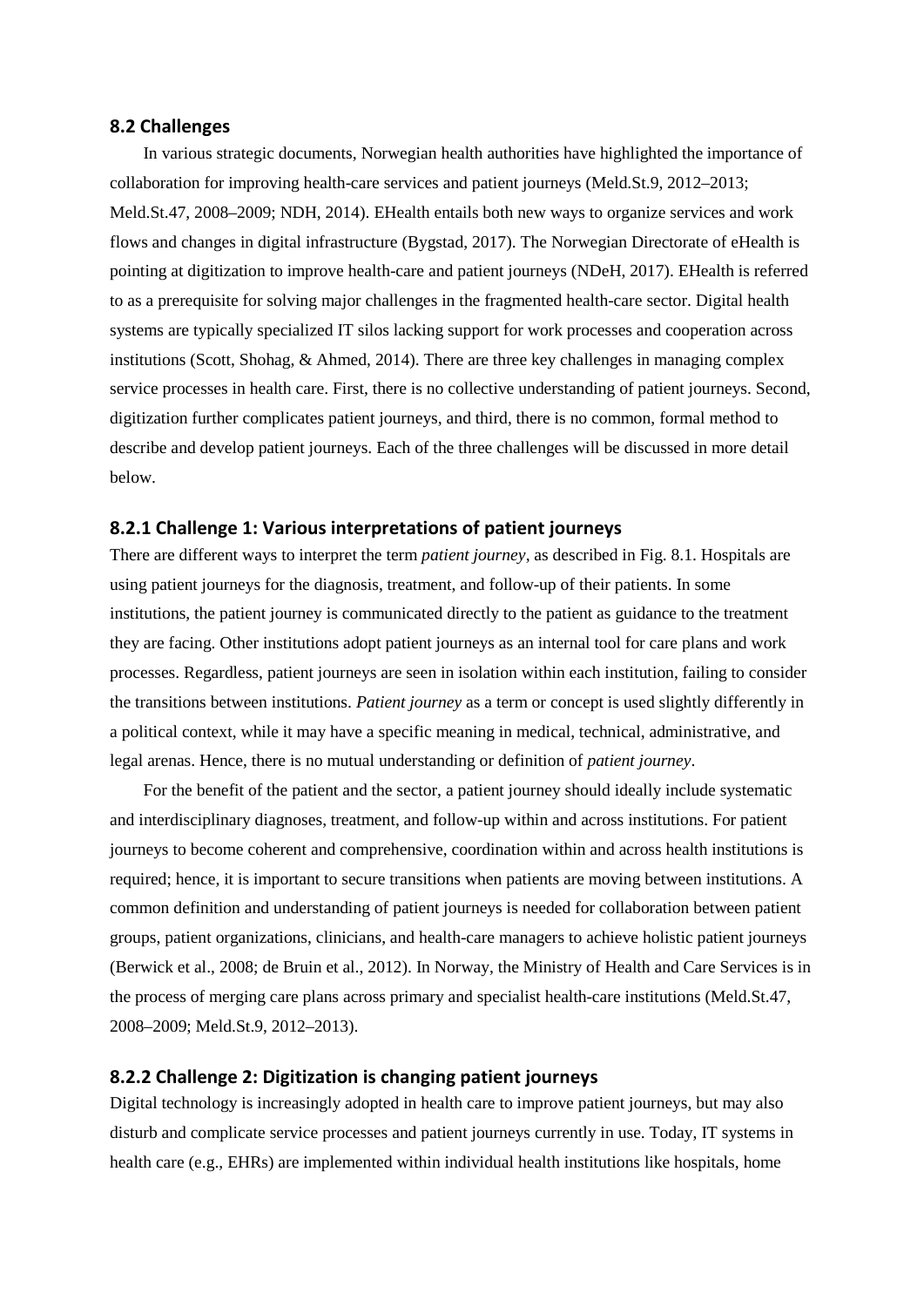care, GPs, emergency care, physiotherapists, etc. These systems often form silos that hinder cooperation and efficient work processes (Ash, Berg, & Coiera, 2004). To improve the patient journey, cooperation is necessary between GPs and health-care specialists. Standardized messages (PLO messages) have been introduced for this purpose. However, research shows that these messages only enable basic levels of collaboration (Melby, Brattheim, & Hellesø, 2015; Brattheim, Hellesø, & Melby, 2015). PLO messages are not suitable for collaboration across institutions due to the limited structure and standardization of the message content.

The Core Electronic Health Record (Core EHR) is an initiative to achieve a common electronic patient record of key patient information across health-care institutions in Norway. Patient health information is collected at a national level and made available for residents and health-care professionals. Core EHR ensures access to information but does not adapt this information; nor does it provide tools to support work processes within or across institutions.

With digitization, new IT systems and technologies will be introduced and can be used to improve patient journeys by enabling cooperation across health-care institutions. Mobile health applications, welfare technologies, remote monitoring, and sensors are increasingly adopted.

Cooperation will require the integration of IT systems, but the tight integration of legacy healthcare systems is not trivial. Nor is it a realistic approach, due to cost and complexity. As an example, the [National Health Service](https://en.wikipedia.org/wiki/National_Health_Service_(England)) (NHS) initiative in the UK aimed to introduce a single EHR connecting 30,000 [general practitioners](https://en.wikipedia.org/wiki/General_practitioner) and 300 hospitals. The EHR was years behind schedule and over budget when the initiative was defined as a failure (Syal, 2013). However, to benefit from the advantages of digitization, the use of lightweight IT systems on top of legacy systems is an approach that has shown to be promising for customization to work practices (France et al., 2005; Hertzum & Simonsen, 2013; Øvrelid & Halvorsen, 2016).

Today's physical GP consultations may be replaced by e-consultation and digital diagnosis tools, impacting patient journeys. A new generation of health technologies will continuously influence and enable completely new patient journeys. Digitization and technology come with the potential to improve the efficiency and timeliness of patient treatment and to support cooperation between health institutions and personnel. In light of the foreseen changes in health care, the need to design, document, and manage patient journeys becomes even greater.

## **8.2.3 Challenge 3: Lack of formal methods to develop patient journeys**

Today, there is no common approach to model patient journeys, and it is left to each institution to define its format and level of detail. Finding a suitable format to formally describe a patient journey and its associated tasks and work processes is complex. The task and work processes must be understood by the patient, the GP, specialists, nurses, medical secretaries, and technicians, as well as across institutions. To improve patient journeys and develop new ones, a description at a high level and corresponding descriptions at more detailed levels are required. This is also important to change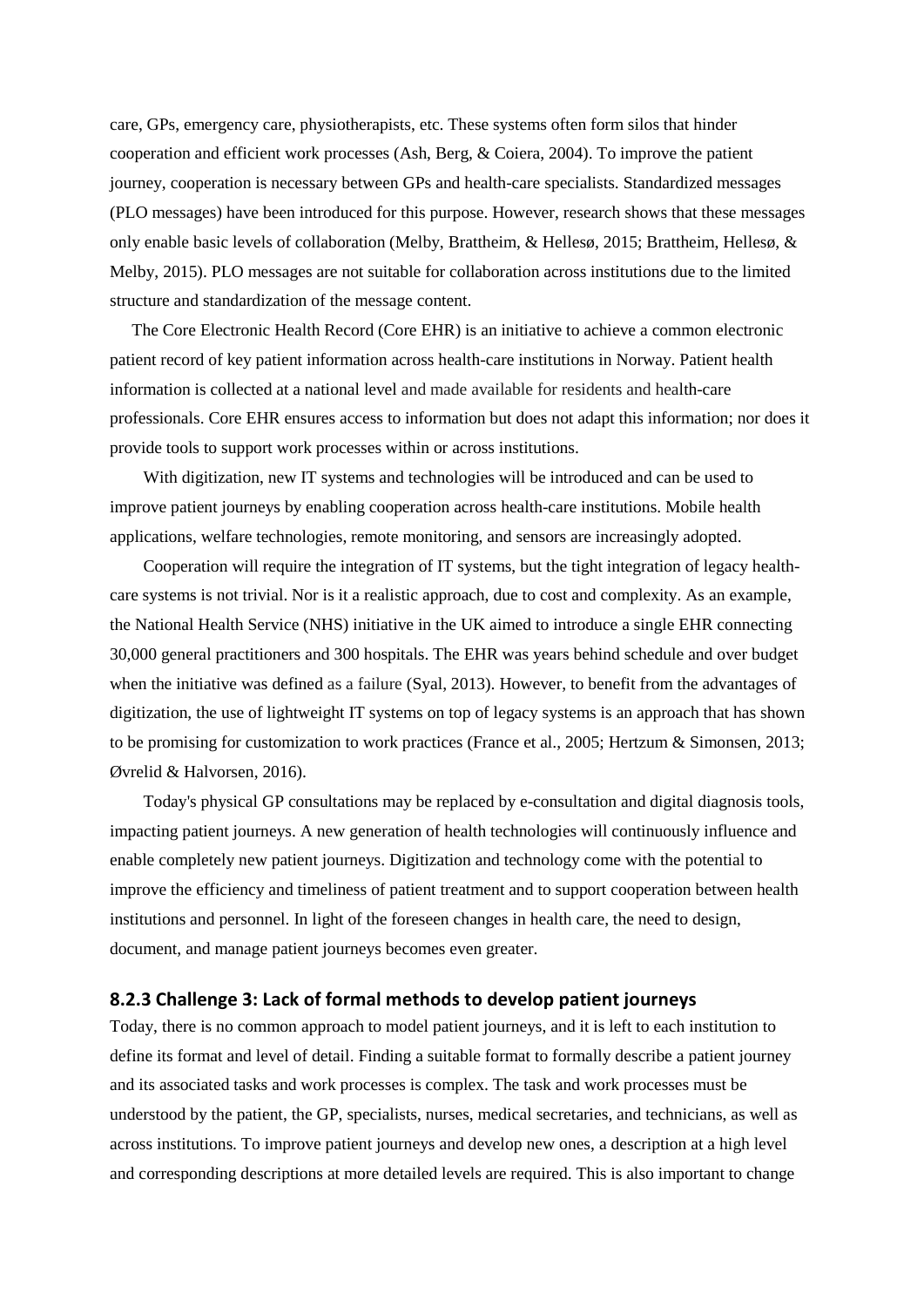work processes both within and across institutions and is even more crucial when technology is introduced to support these processes.

## **8.3 Modelling of patient journeys**

Customer journey mapping is an intuitive, visual format to describe a person's experience when using a service. It is one of the most used methods among service designers and user experience professionals (Løvlie, Polaine, & Reason, 2013). Traditionally, the method has been viewed as a "practitioner's tool" rather than a scientific method. A recent survey conducted with users of this method revealed short-comings in scope and standardization of customer journeys both within organizations and across industries (Kaplan, 2016). The lack of a common approach has made it challenging to use customer journeys for documentation purposes and for exchanging results across groups and organizations.

To meet these challenges, a framework for customer journeys was developed to help companies improve their customers' experiences with digital services (Halvorsrud, Kvale, & Følstad, 2016). A domain-specific modelling language for customer journeys, CJML, was developed through the VISUAL project to further substantiate the journey approach with a theoretical foundation. CJML enables detailed and unambiguous modelling of service processes and customer journeys. It consists of terminology, syntax, and a visual notation for analysis of technology-supported service processes that extend over time in various communication channels. CJML has been applied to a variety of service processes within numerous domains, ranging from C2C sharing economy services to B2B services. Overview, background information, and documentation of CJML can be found in a research report (Halvorsrud, Haugstveit, & Pultier, 2018).

CJML targets the part of a service process that is encountered directly by the end user, whether the end user is a customer, patient, consumer, citizen, or employee. The service process is always modelled from the user's point of view. This fundamental "outside-in principle" separates CJML from other graphical modelling languages like UML and BPMN. CJML also supports service processes involving more than one end user, or a network of actors. Health services are characterized by the many actors involved in patient treatment, for example the GP, specialists, and medical secretaries from several institutions. Thus, the traditional, dyadic user-provider model from the service management field becomes insufficient (Tax, McCutcheon, & Wilkinson, 2013).

According to Shostack (1982), there are two states of a service; the hypothetical and the actual. In line with this view, CJML distinguishes the planned (hypothetical) journey from the dynamic, actual journey of a user using the service. These two states can be thought of as "theory" and "reality", respectively. A customer journey in CJML is defined as a sequence of touchpoints involved for a customer (or patient) to achieve a specific goal or an outcome. The start and end of a journey must be defined in line with the purpose of the analysis. Note that the customer journey is not necessarily a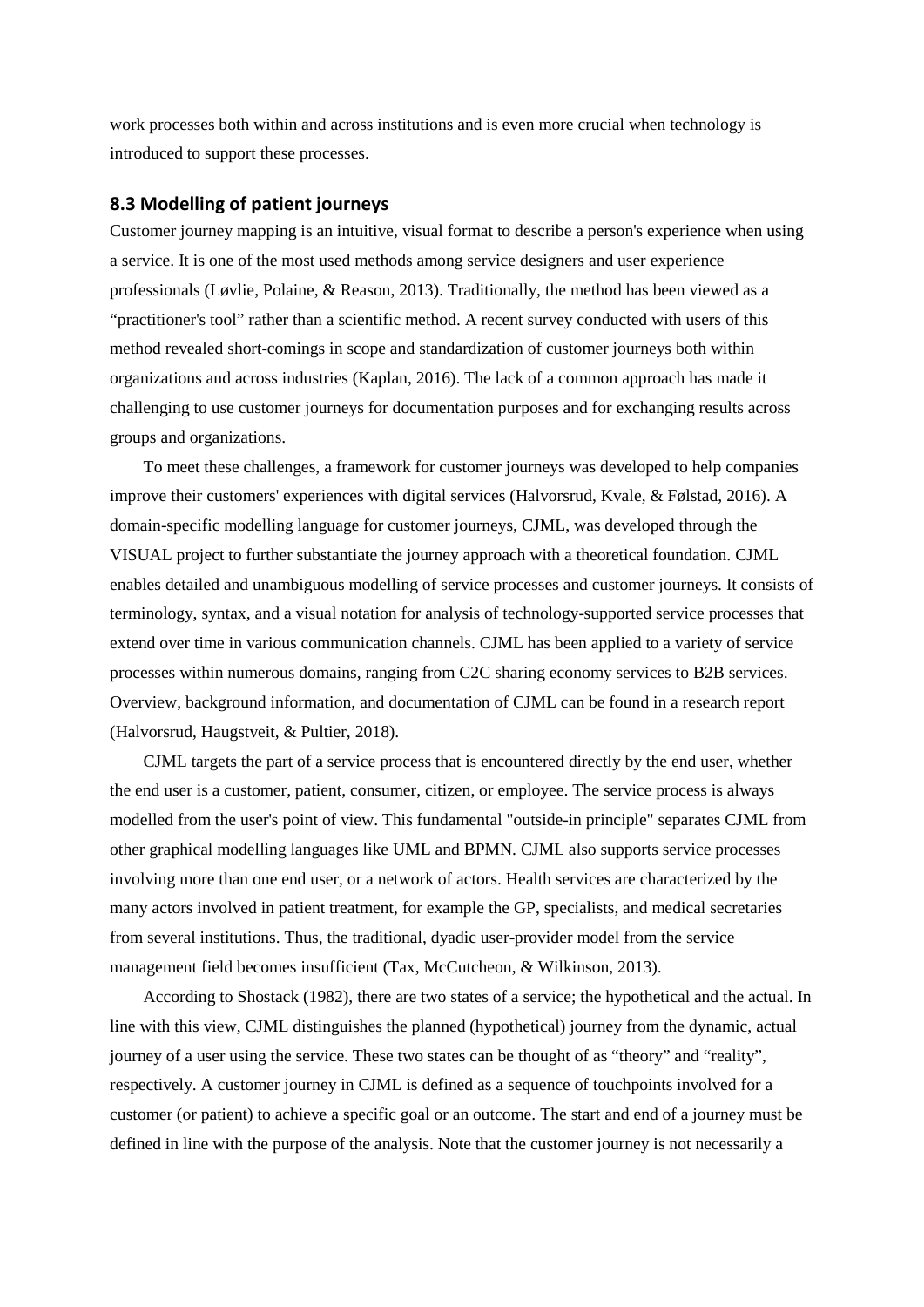process that the user chooses or prefers. It may encompass mandatory or even unwanted aspects, and the outcome is not always desirable.

Any modelling approach seeks to represent a phenomenon in a simple and objective way, and a level of abstraction and granularity are two basic ingredients. The basic unit of a step in CJML is called a touchpoint. There are two types of touchpoints: *communication points* and *actions*. Communication points are instances of communication or interaction between two or more actors. For example, a patient may receive an SMS reminder about his appointment with the GP the next day, or the GP may receive an epicrisis after her patient has seen a specialist. The second type of touchpoint, actions, are non-communicative events or activities conducted by an actor. For example, a patient may read an information brochure in the doctor's waiting room. Communication points in CJML rely on the Shannon-Weaver model, where a message is transferred from an actor to another through a communication channel (Shannon & Weaver,1963). The graphic notation for a communication point is shown i[n Fig. 8.2.](#page-6-0)



<span id="page-6-0"></span>**Fig. 8.2.** Visual representation of a communication point: from actor 1 to actor 2 (left) and from actor 2 to actor 1 (right). Source: Author's own illustration (2018).

The two diagram types of CJML are exemplified in Fig. 8.3. The simple customer journey diagram in the upper part consists of interconnected circles representing the communication points (corresponding to representation 1 in [Fig. 8.2\)](#page-6-0). The color or contrast of the circles' perimeters signify the actor who *initiates* the communication event. First, the patient meets for an appointment with the GP. The symbol in the circles represents the physical meeting taking place. After meeting the patient, the GP sends a referral to a specialist. This is not shown in the patient journey, as the patient is not involved directly in the referral process. The next step in the patient journey is when the patient receives a letter from a specialist about the future appointment. The day before the consultation at the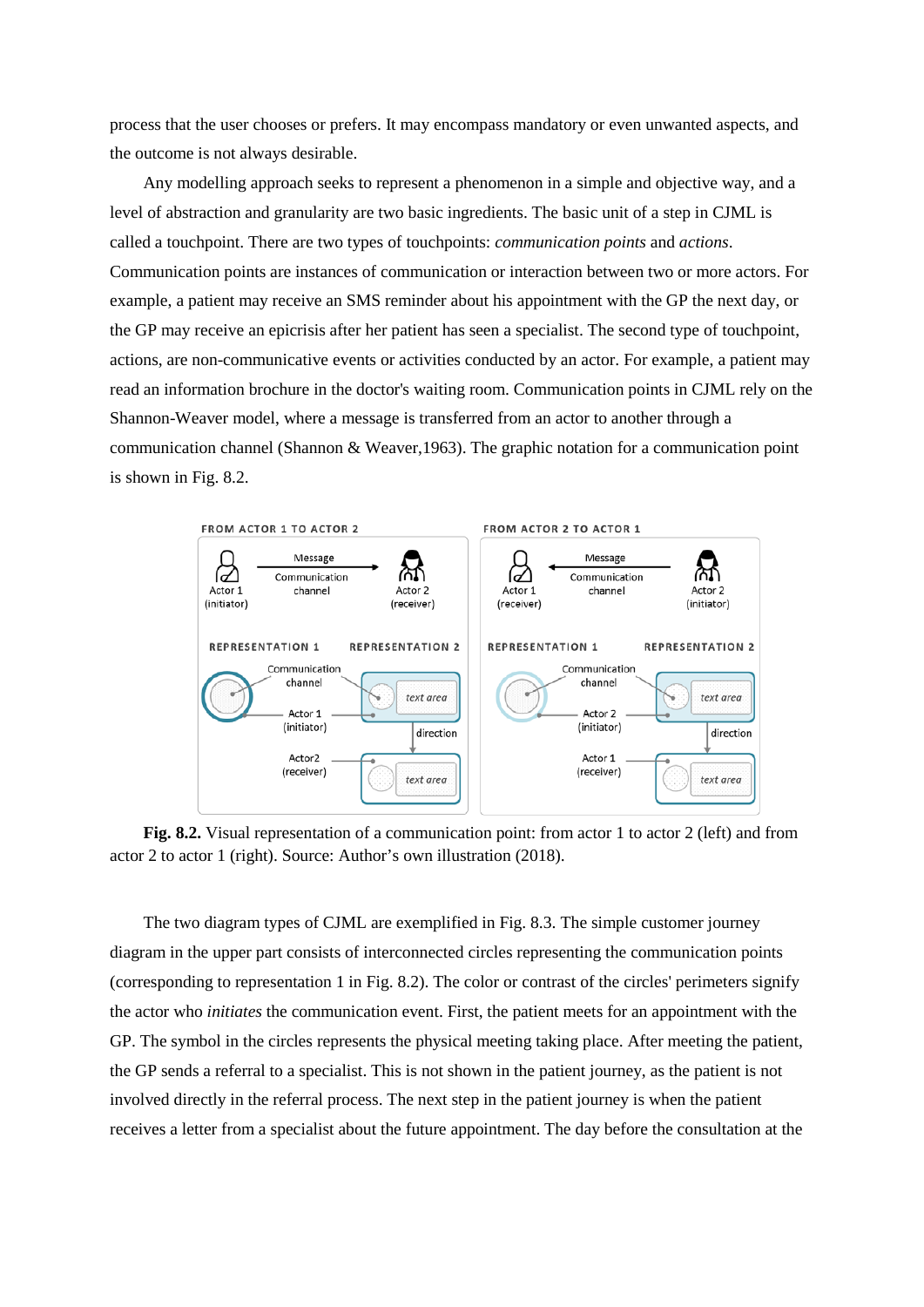out-patient clinic, the patient receives an SMS reminder. The following day, he meets for the consultation with the specialist.

The lower part of [Fig. 8.3](#page-7-0) shows the corresponding swimlane diagram. Each actor's journey is shown in separate swimlanes, containing the relevant touchpoints. The swimlane diagram shows both initiator and receiver of a communication point as a vertical pair. This diagram is more convenient for journeys involving several actors and users. The various phases of the journey may be added to the top of the diagram. In addition, there is a separate swimlane for comments, clarifications, or notes about simplifications in a separate field (bottom).



<span id="page-7-0"></span>**Fig. 8.3.** Diagram types in CJML: Customer journey diagram (upper part), in this case a patient consulting a GP and being referred to a specialist. The swimlane diagram (lower part) reveals the network of actors involved in the patient journey. Source: Author's own illustration (2018).

# **8.4 Training of surgery planning using patient journeys**

DIPS is the leading supplier of eHealth systems to Norwegian hospitals. The company has contracts with three of Norway's four regional health trusts, including five of the six university hospitals. More than 80,000 professionals use DIPS's solutions daily, and it is thus one of Norway's most used computer systems. A case study was carried out in 2015 in relation to documentation and roll-out of a new generation of tools for planning a surgery. Surgery planning often involves several hospital departments, medical experts, and administrative personnel. The process depends on many factors such as the clinical case, hospital size, and health region. Critical and sensitive information is exchanged between actors over days, weeks, and even months. This information exchange takes place electronically through the DIPS system, but also face-to-face, through letters, and via SMS.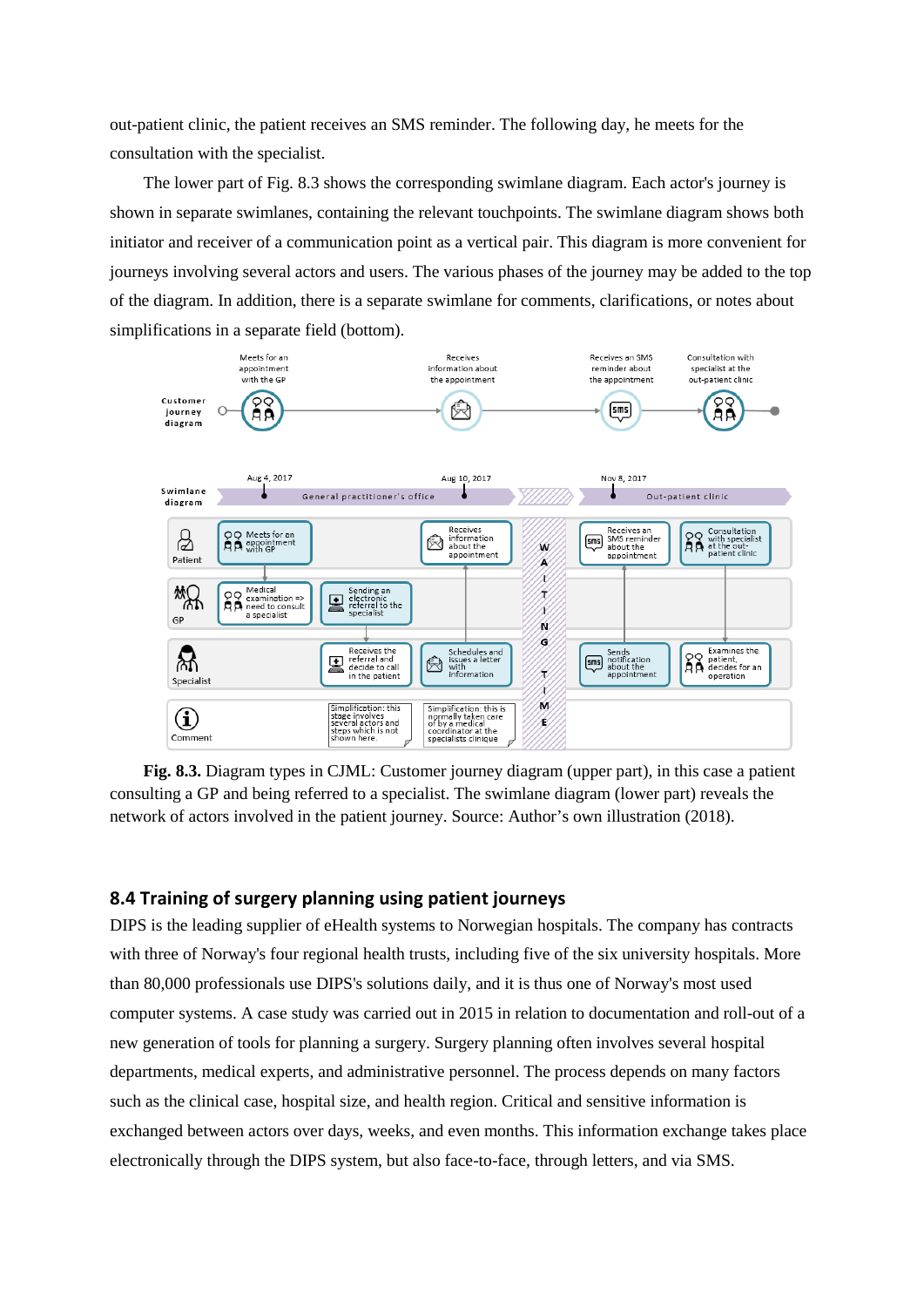The goal was to map the process of surgery planning using CJML and evaluate the usefulness of the diagrams for training and knowledge sharing. The diagrams should reflect the formalized work processes and best practical use of the EHR system.

The target user group was primarily the consultants in DIPS responsible for introducing new software modules to the hospitals. The case study entailed development of two surgery planning scenarios, development of a CJML training module, and finally, an evaluation session with the target group.

## **8.4.1 Method and approach**

Initial planning of the case study revealed the need to develop two typical patient scenarios, one for emergency surgery and one for elective surgery. The scenarios were scoped and discussed during a half day workshop with two medical doctors, a nurse, a DIPS product manager, two CJML experts and a service designer. The clinicians were employed by DIPS and directly involved in the development of the surgery planning module.

The emergency scenario involved a patient pregnant with twins in need of an immediate caesarean operation. The patient contacted the hospital after experiencing contractions and light bleeding. At the hospital, the patient was examined by a midwife and a gynecologist, and they decided on a caesarean section. Preparation for the emergency procedure also involved an anesthesiologist, an operation coordinator, nurses, and pediatricians.

The elective scenario involved an elderly man who visited his GP because of persistent pain in his hip. The GP referred him to an orthopedic outpatient clinic. After examining the patient, the orthopedist recommended a hip replacement. Hip replacement is a process that may span several months involving additional visits to the hospital for preparations and planning with clinicians (orthopedy, anesthesiology, nurses, and ergonomist) as well as operation coordinators and mercantile personnel. Fig. 8.3 in section 3 shows a simplified version of the initial patient journey, from the first appointment with the GP to the visit at the out-patient clinic.

The two scenarios were represented both in textual and diagrammatic form. The final CJML representation was developed through several iterations until all the details were approved and consolidated among the experts. The swimlane diagram was used for these patient journeys due to the high number of actors involved. The CJML representations were extensive due to the high number of touchpoints among the actors (see [Fig. 8.4\)](#page-9-0).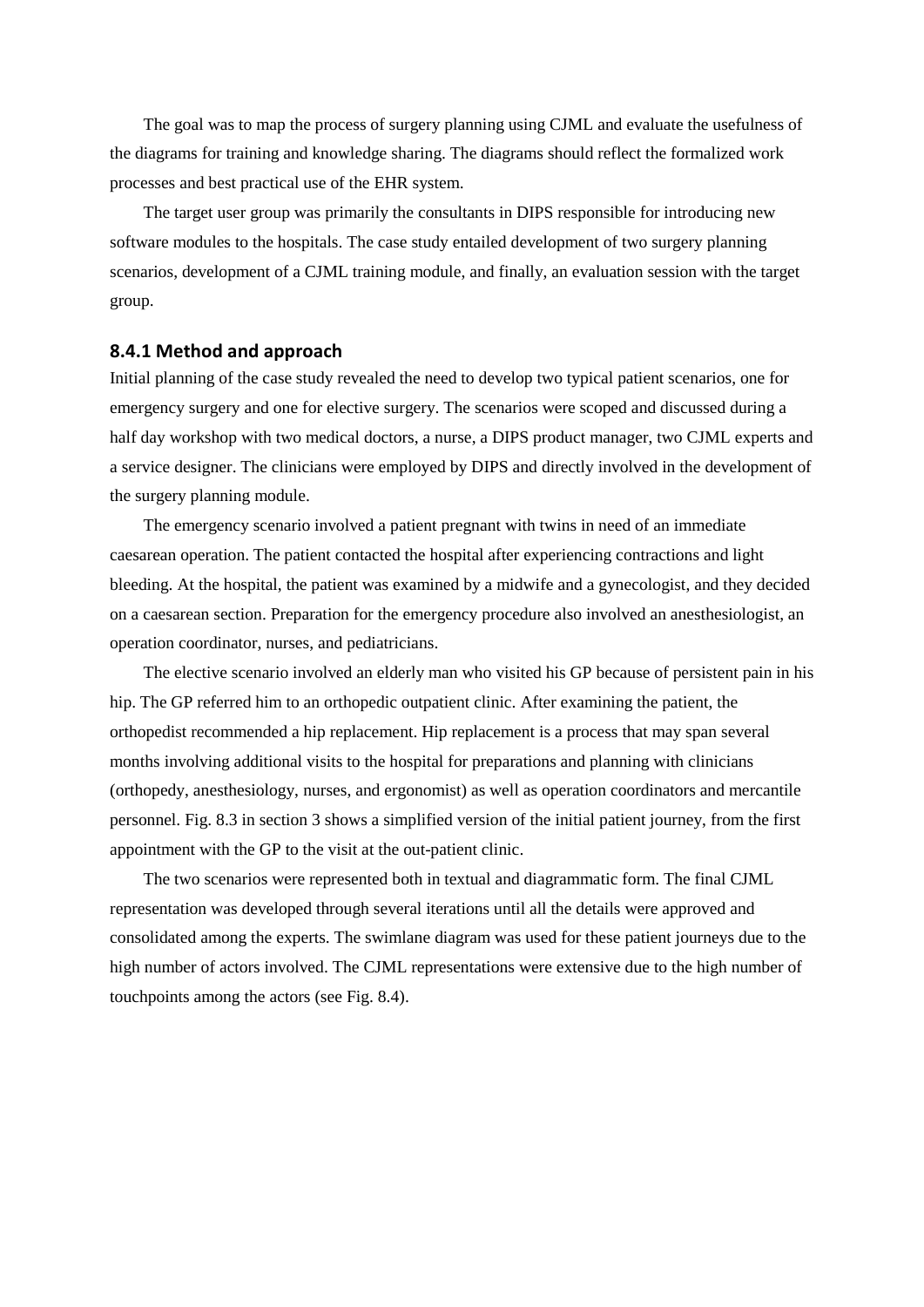

<span id="page-9-0"></span>

Most of the touchpoints in surgery planning were formalized and supported by interactions with the EHR system. For example, when the decision for surgery was registered, secondary tasks were triggered and directed to other actors, like an operation coordinator. The system also communicated directly to the patient, sending SMS reminders for the appointments. Consequently, the DIPS system itself was represented as a separate actor. The elective patient journey spanned several months, and a temporal module was added in the upper part to emphasize essential phases with dates, locations and idle periods. Screenshots of relevant graphical user interfaces (GUIs) were also presented and assigned to the touchpoints by a unique ID.

#### **8.4.2 Evaluation**

The evaluation workshop was conducted with seven participants, all clinically educated and employed by DIPS. Their main work tasks were counselling and education of customers on new software products. The workshop was organized in the following three consecutive sessions. 1. Introduction to CJML: A presentation of terminology and visual notation was followed by a warmup exercise with a tangible toolkit, engaging the participants in groups to construct a swimlane diagram based on an e-commerce scenario. 2. Modelling of the emergency surgery: The emergency caesarean scenario was presented step-by-step and provided in textual form to make the participants familiar with the details. Then, the participants were introduced to the swimlane toolkit containing templates for all the actors and touchpoints (see [Fig. 8.5a](#page-10-0)). Their task was to pair all the communication points, assign them to the correct actor swimlane together with the actions, and assemble everything in the correct order. 3. Walk-through of the elective surgery: The hip replacement scenario was presented in the same manner and discussed in plenary. Due to the complexity and the extensive size, the diagram was printed and mounted on a wall. We gathered the participants in a walk-through of the touchpoints and the relevant GUI's, inviting comments, clarifications, and discussions (see [Fig. 8.5b](#page-10-0)).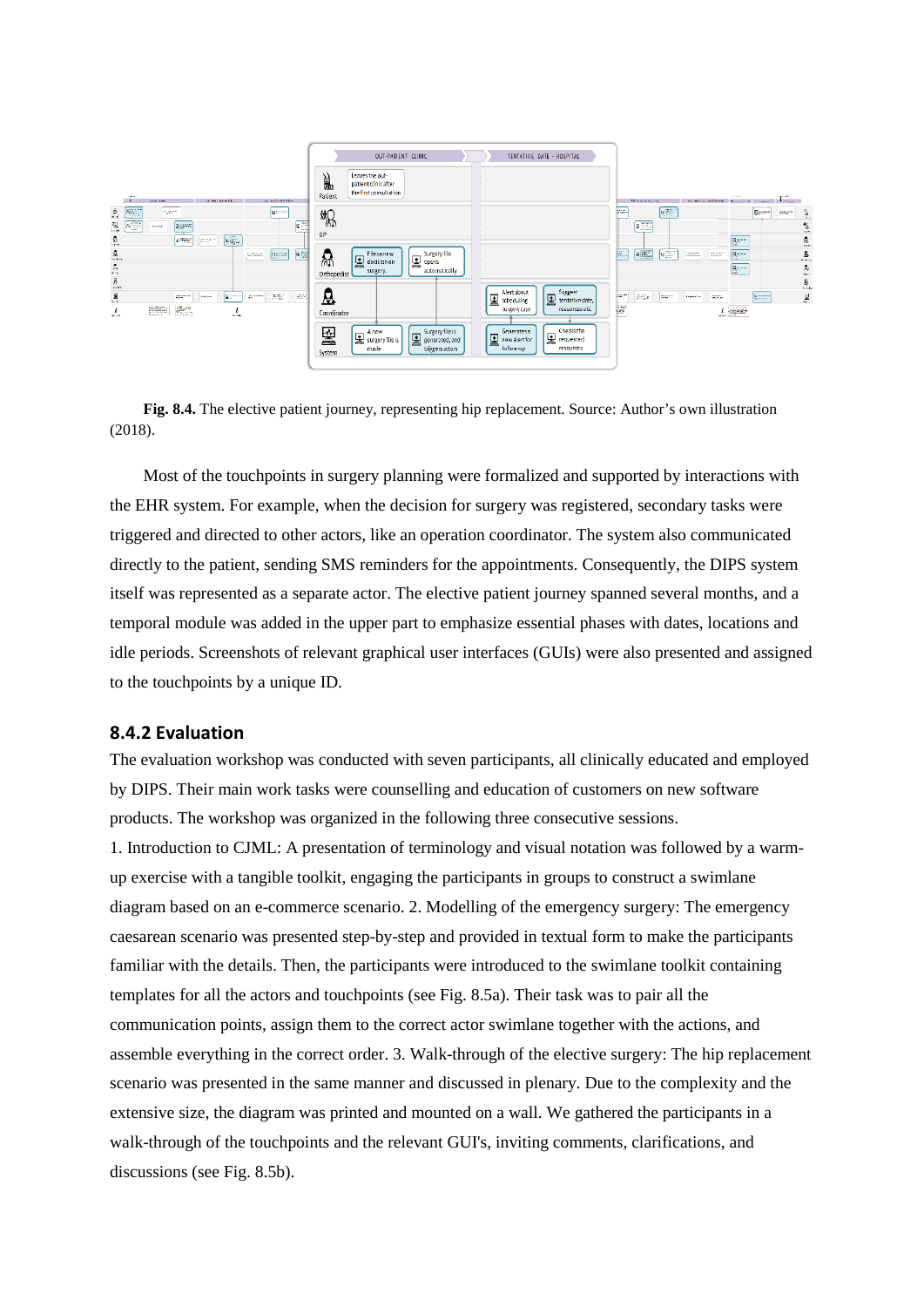

<span id="page-10-0"></span>Fig. 8.5.a) Modelling of the emergency case b) walk-through of the elective case. Source: Author's own photo (2018).

The introductory warm-up exercise revealed that the participants had no problem using CJML for modelling simple scenarios. This is in line with previous evaluations, revealing that new users of CJML can create models with a high precision after a brief introduction (Halvorsrud et al., 2016).

Five of the participants answered a questionnaire after the workshop. They commented that CJML has "simple and few figures/shapes" and that "the visualization of the process was clear". The usefulness of CJML was perceived as high, with remarks like "visualization of the processes you assumed to know well" and "aid for clarification during training and test".

Do you think the diagrams can be useful to see the entirety in the end-to-end journey of all actors?

- Yes, but perhaps best for certain parts of the patient journey, so that a person can focus on what is most relevant for his/her responsibilities."
- "Yes, a good visual presentation, easily understood by users of the EHR system in combination with the screenshots."
- "The diagrams are useful to understand the entire process and the responsibilities of every involved actor."
- "Both yes and no, may result in complex flow charts."
- "Absolutely. Having activities in dedicated swimlanes opens up for nuancing and shows the complexity."

Do you think the diagrams are suitable to achieve a common understanding of surgery planning? To whom could it be useful?

- "Yes. On a general level it gives a good overview of who does what and how DIPS is supposed to be used."
- "Training of end users. Internally in DIPS for developers and consultants."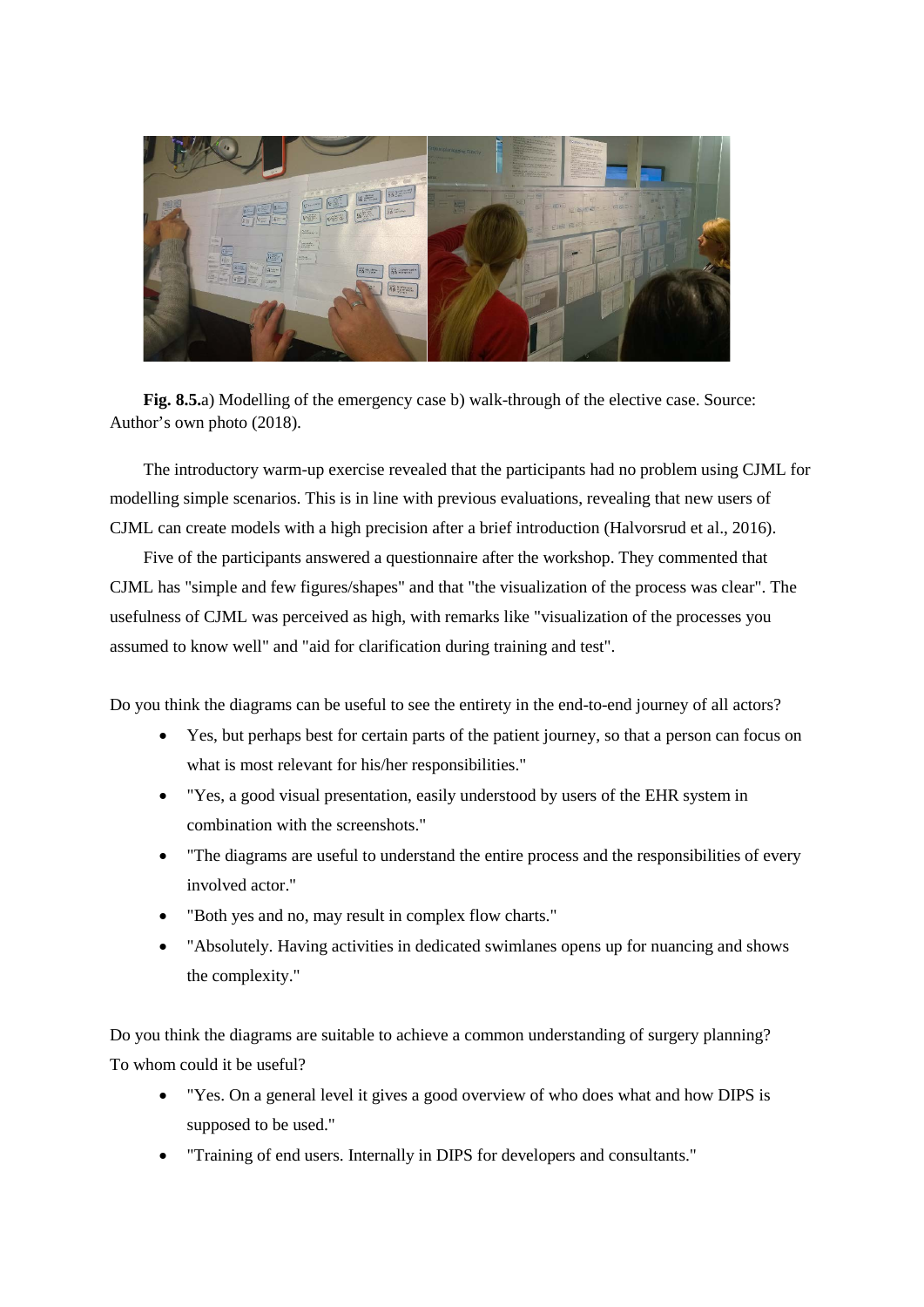- "It can be useful for everybody involved in the process. This is often a problem. People make choices without seeing how others are affected."
- "Yes, because they visualize other actors' activities and their effect (or lack of effect)."
- "The actors often focus only on their own tasks it is useful to see the totality for all actors, especially for understanding the patient's experience."

Do you think the diagrams are useful for training?

- "Yes, but it requires introduction and understanding of the model."
- "Yes, in a very simplified version."
- "Yes, by connecting the diagrams to screenshots of the system."

## **8.4.3 Lessons learned**

In conclusion, the CJML diagrams of surgery planning were perceived as easy to understand and useful, especially for achieving a holistic picture of the patient journey and the actors' activities. Specifically, the direct coupling of touchpoints with the corresponding GUIs of the system was a helpful way for actors to understand their own tasks while maintaining a holistic view of the total journey. Currently, DIPS is considering how CJML may support their training and e-learning modules in a real setting, as the new module for surgery planning is being implemented in Norwegian hospitals.

# **8.5 Improving the patient journey for cervical cancer**

Oslo University Hospital (OUH) is the largest hospital in Scandinavia with 1.2 million patient treatments annually. A case study was performed as part of a large project concerning the CPP of cervical cancer in 2016. Previous efforts had targeted only parts of the patient journey or the supporting IT systems. The project had strong involvement from clinical, administrative, and technical personnel at OUH. The project goal was to establish documentation of the end-to-end patient journey, as existing documentation was fragmented. One of the major goals was to reduce the waiting time from GP referral to treatment start date at the hospital. The patient journey for cervical cancer is known to be one of the most complex CPPs. One assumption was that a potential success with this CPP would be beneficial to many other improvement efforts.

## **8.5.1 Method and approach**

The case study consisted of three parts. First, during a planning phase a core team developed and documented a detailed model of the patient journey. In a follow-up workshop, bottle-necks in the patient journey were identified together with suggestions for improvements. Finally, the feedback collected during the workshop was systemized and prioritized for further action.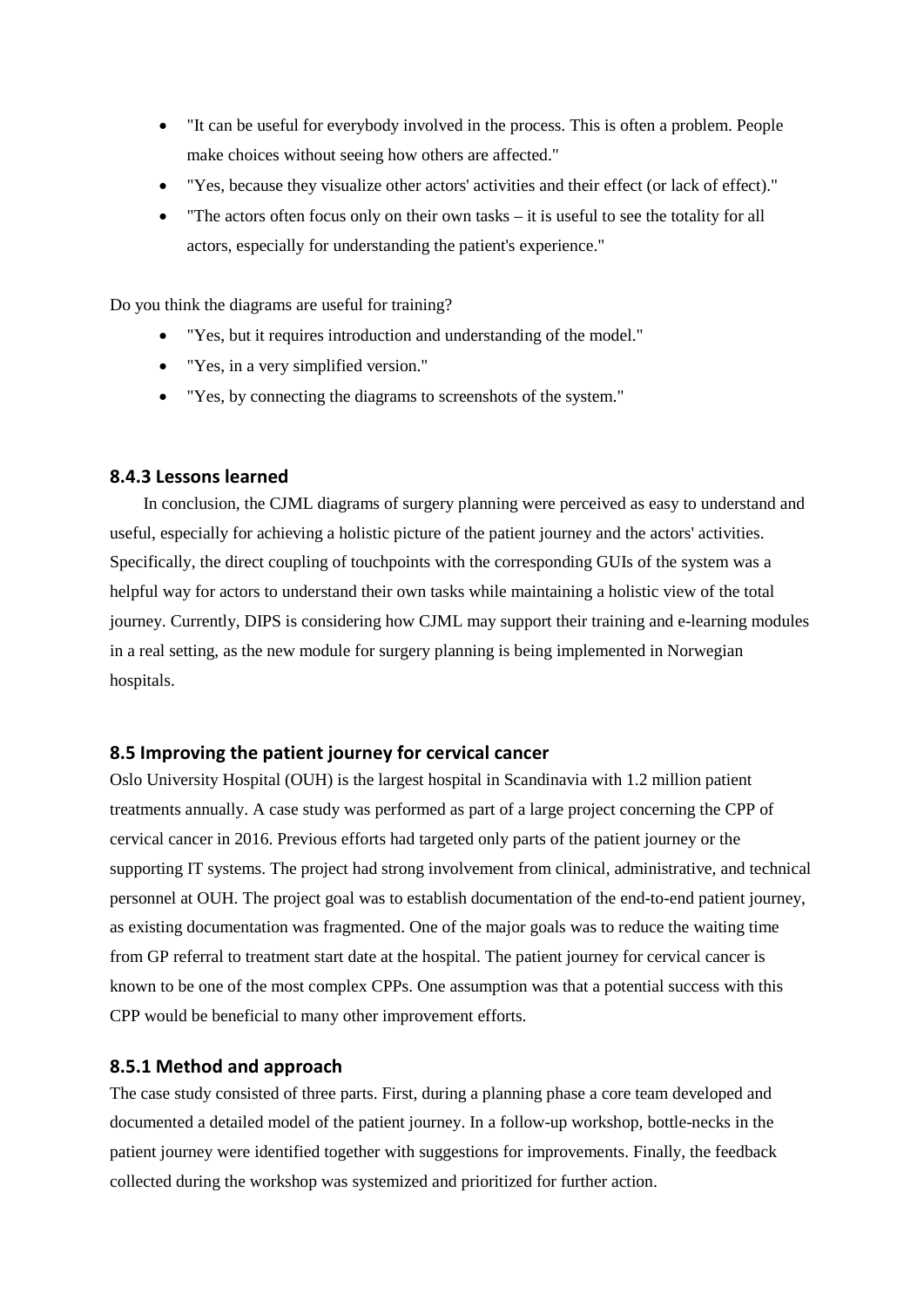The focus was to establish a best-practice journey for a typical patient. The core team started with the patient contacting her GP. They started with a draft patient journey diagram that detailed the touchpoints directly targeting the patient. The draft diagram was then adjusted in several iterations. The key performance indicators prescribed in the CPP were outlined in a separate axis, as they have both legal and medical implications for the hospital. The customer journey diagram [\(Fig. 8.6\)](#page-12-0) was successful in creating an intuitive overview of the patient journey and identifying points that needed further clarification. The preparation process also revealed several misunderstandings within the team about what was part of the CPP and what was not.



<span id="page-12-0"></span>Fig. 8.6. Part of the cervical cancer patient journey. Source: Author's own illustration (2018).

After validating the patient journey, the team identified the underlying medical and technical processes supporting the patient journey. Materials from previous process modelling initiatives were reused at this point. A swimlane diagram was used to illustrate all the actors' touchpoints [\(Fig. 8.7\)](#page-12-1). The actors included a local and a regional hospital, as well as laboratory functions.

| $^{\rm \#}$<br>CPP start                                                                                                   |                                                                                                                                                                                                        |  |
|----------------------------------------------------------------------------------------------------------------------------|--------------------------------------------------------------------------------------------------------------------------------------------------------------------------------------------------------|--|
| Join in call<br>ιØ<br>$\sum_{\text{Pattern}}$<br>to receive<br>diagnosis                                                   | Day 1: MR,<br>Day 2: xamination,<br>Receive notice<br>ЯÅ<br>ロロ MDT-meeting to<br>medical<br>letter for<br>⋉<br><b>Q</b> decide further<br>examin. &<br>examinations<br>patient journey<br>conversation |  |
| Refer<br>Conduct<br>侐<br>ιø<br>patient to<br>outpatient<br>۳<br>other<br>care - phone<br>hospital<br><b>Local Hospital</b> |                                                                                                                                                                                                        |  |
| Consider<br><b>合</b> Receive<br>鼺<br>reference<br><b>Regional Hospital</b>                                                 | Conduct<br>Conduct<br>Answer<br>គីធំ<br>ÅЙ<br>outpatient<br>outpatient<br>⋉<br>reference, book<br>examinination<br>examination<br>examinination<br>(GU and MDT)<br>(MR)                                |  |
| Ą<br>Pathology, radiology, lab                                                                                             | <b>Blood sample</b>                                                                                                                                                                                    |  |

<span id="page-12-1"></span>**Fig. 8.7.** Swimlane diagram showing the network of actors involved in the first part of Fig. 8.6. Source: Author's own illustration (2018).

A workshop was conducted with about 40 participants involved in various parts of the patient journey. They were doctors, nurses, coordinators, laboratory personnel, and technicians. In addition, a former cancer patient participated in the workshop.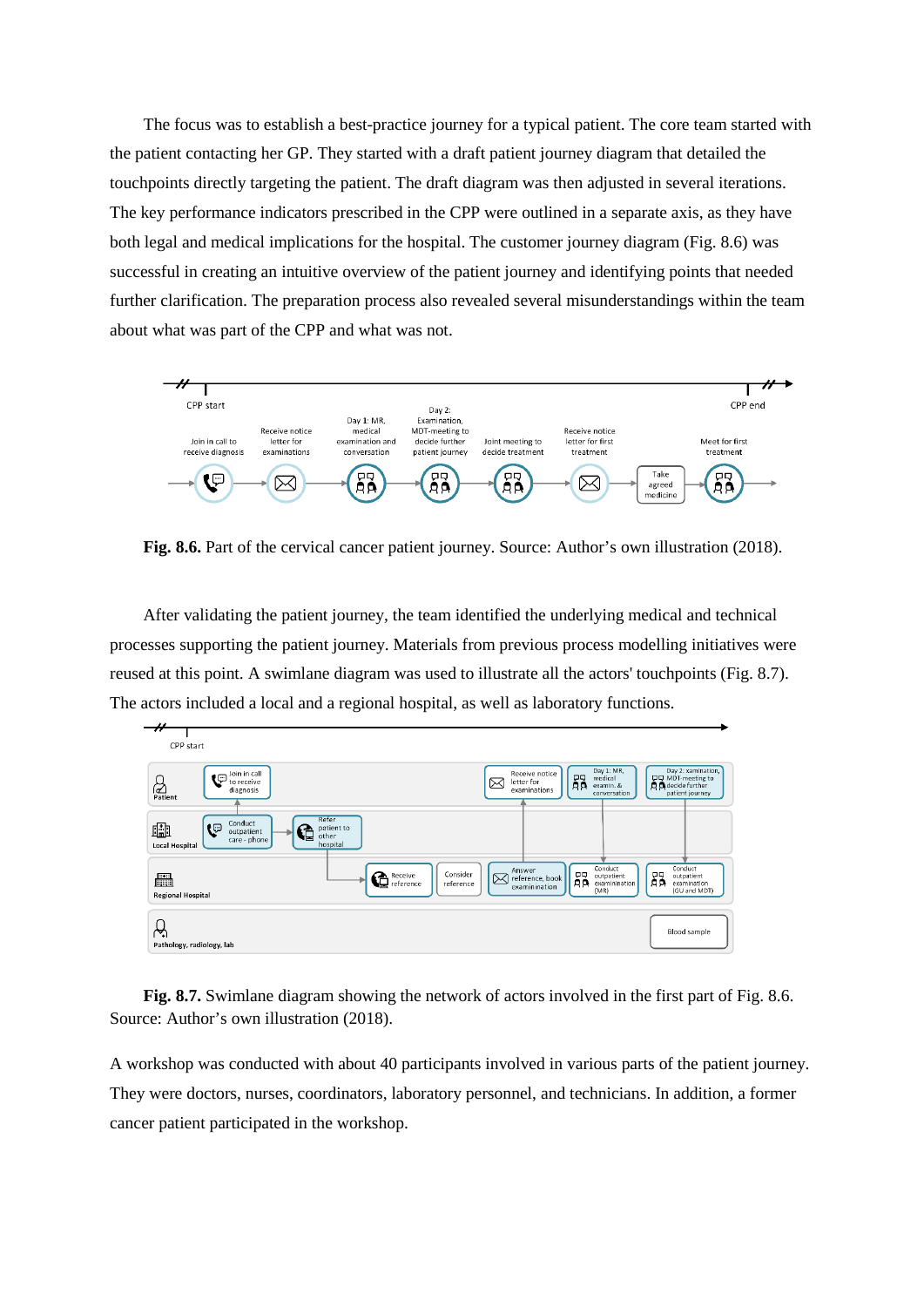In preparation for the workshop, the patient journey established during the planning phase was printed and mounted on two walls. A generous amount of space was reserved around every touchpoint in the printed journey to allow for additional input from the participants in the form of post-it notes.

The workshop started with a plenary walk-through of the patient journey. The participants were then divided into seven groups to discuss the patient journey in detail. Their task was to identify pain points, bottle-necks, and possible places for improvement. The various types of input were documented using dedicated colors. The groups presented their findings in plenary while positioning their input at the relevant place in the journey (see Fig. 8.8). The workshop ended with a plenary discussion of the annotated patient journey and the method used during the workshop.



**Fig. 8.8.** a) Analysis of the patient journey in groups. b) The printed patient journey. Source: Author's own photo (2018).

# **8.5.2 Lessons learned**

The core team found CJML useful for achieving a common, detailed description of the patient journey. Also, they found it useful for identifying all the hospital departments involved in the journey and how they cooperate. However, they found CJML insufficient to model detailed workflows and to identify the coupling to applications and systems. For these purposes, traditional tools like the BPMN language (OMG, 2011) was preferred.

The workshop participants gave very positive feedback on using CJML for modelling the patient journey. They found it easy to understand and suitable for detailed documentation of the patient journey. Having a common description of the patient journey was considered particularly valuable in improving the patient journey. The material produced during the workshop was later organized and processed. It resulted in a prioritized list, and some of the suggestions resulted in new improvement projects in selected areas of the journey.

The case study was a supplementary activity to the larger project for improving patient journeys at OUH. In conclusion, to make use of CJML on a regular basis, two shortcomings would need to be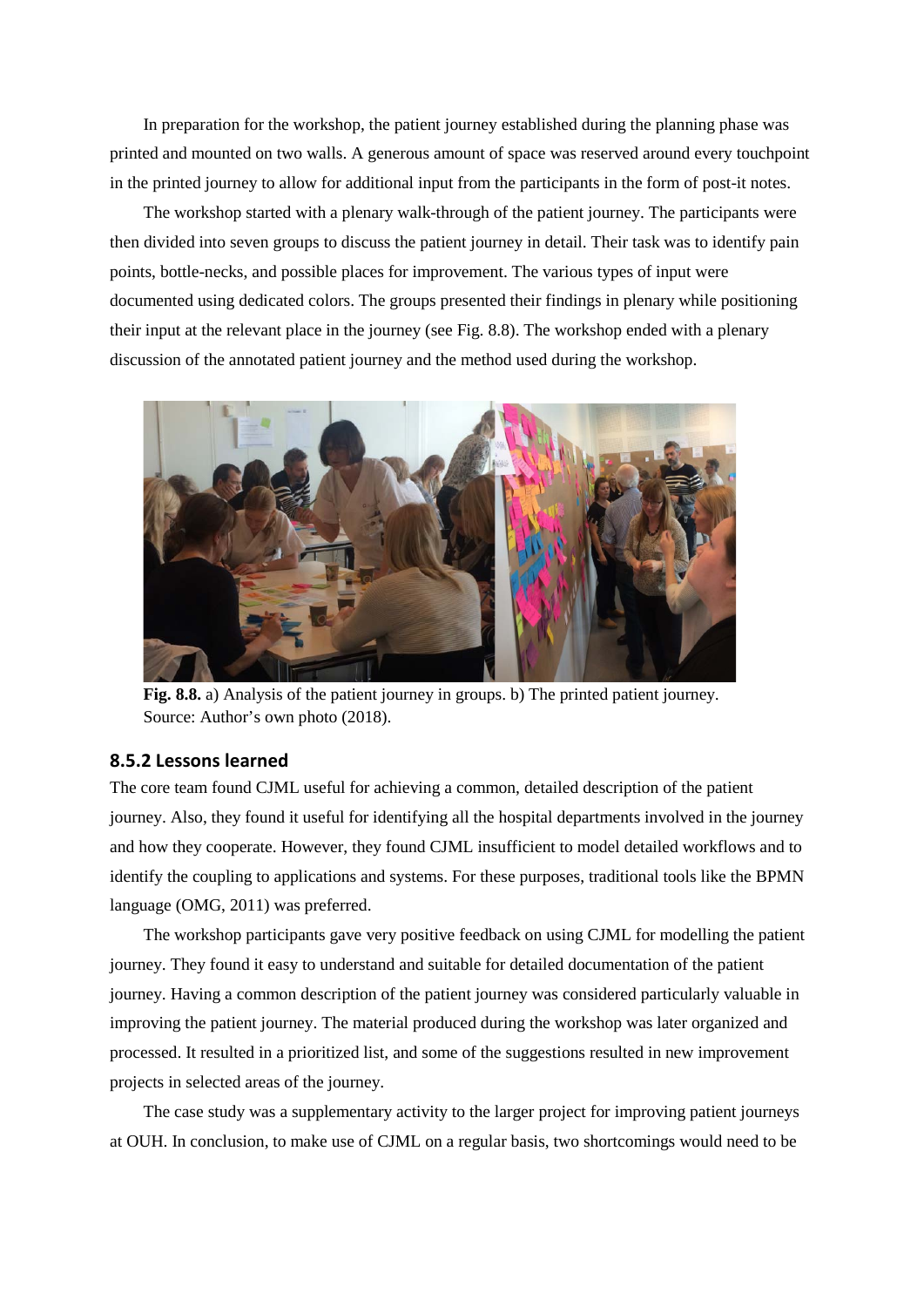resolved: 1. Lack of graphical tools to share and publish diagrams; and 2. Limitations in the expressiveness for coupling the touchpoints to information flow and underlying IT processes.

## **8.6 Conclusion**

Patient journeys are complex in several ways. Unlike most user or customer journeys, patient journeys originate from conditions or situations that people prefer to avoid. Furthermore, most patient journeys take place over an extended period and involve many actors and communication channels. The CJML approach is new within health care, but considering the challenges and radical changes foreseen in the health sector, a language for detailed and unambiguous modelling of service processes and patient journeys is beneficial.

We have introduced the formal modelling language CJML for application in the health sector. CJML draws on a service science perspective to support development of new services, as well as analysis of existing services, through a common terminology and visual notation. Through the case studies, we have exemplified how CJML has been used successfully by groups of professionals with a diverse background to achieve a common, detailed model of patient journeys. This resonates with results from a formal evaluation, revealing that new users can adopt CJML quickly and model customer journeys with a high precision (Halvorsrud, Haugstveit, & Pultier, 2016).

Elements of CJML have been used with success on other cases in health care, e. g., for the development and implementation of digital cooperation and support at a new hospital in the Oslo municipality (Ausen et al., 2017) and to study response center services in Norwegian municipalities. CJML helps identify needs and develop new and innovative services (Svagård et al., 2016).

The visual notation of CJML enables efficient communication for cross-functional work involving clinicians, technical- and administrative personnel. A common, formal method to describe patient journeys spanning institutions, disciplines, and systems is important for developing patient journeys in the future, particularly for securing seamless transitions across institutions.

The feedback collected during this study has provided us with valuable insight and ideas for improving CJML. We have disclosed areas where the expressiveness of the language should be improved, for example coupling of touchpoints with information and media content, as well as coupling to IT infrastructure. Finally, for more practical use of the language there is a need for graphical tools to construct, share and publish diagrams across groups and organizations.

## **8.7 References**

- Ash, J. S., Berg, M., & Coiera, E. (2004). Some unintended consequences of information technology in health care: The nature of patient care information system-related errors. *Journal of the American Medical Informatics Association, 11*(2), 104-112.
- Ausen, D., Austad, H. O., Svagård, I., Landmark, A. D., Tjønnås, M. S., Rohde, T., Halvorsen, T., Halvorsen, M.R., Trondsen, T., Tomasevic, T. (2017). *Development and implementation of digital cooperation and support at KAD/Oslo municipality* (2017:00881). SINTEF, 2017. Retrieved from Oslo, Norway: [https://www.sintef.no/globalassets/sintef-teknologi-og-](https://www.sintef.no/globalassets/sintef-teknologi-og-samfunn/prosjektwebber/velferdsteknologi/sluttrapport-samkad_sintef-2017-00881.pdf)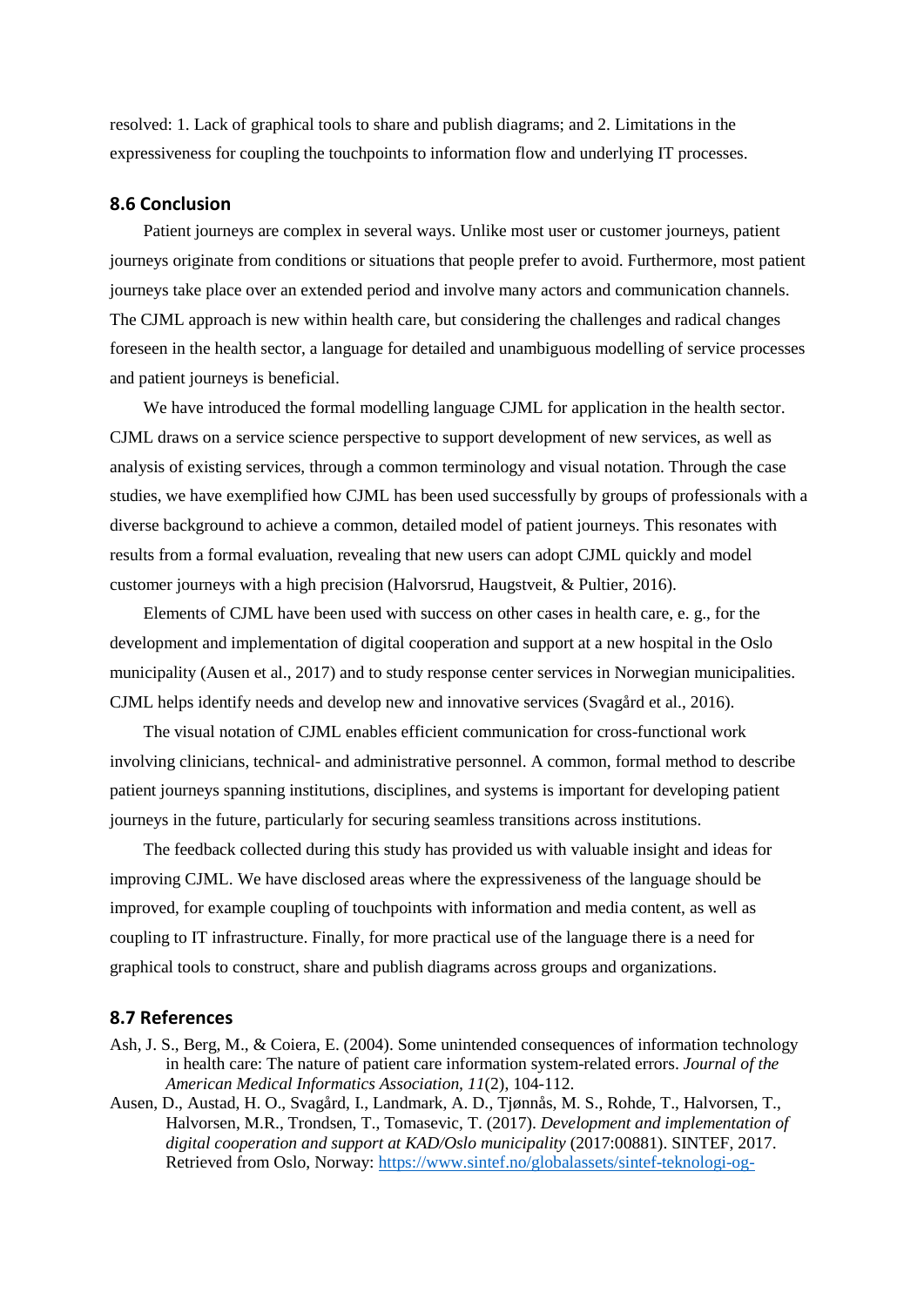[samfunn/prosjektwebber/velferdsteknologi/sluttrapport-samkad\\_sintef-2017-00881.pdf.](https://www.sintef.no/globalassets/sintef-teknologi-og-samfunn/prosjektwebber/velferdsteknologi/sluttrapport-samkad_sintef-2017-00881.pdf) 22.02.2018

- Bayliss, E. A., Edwards, A. E., Steiner, J. F., & Main, D. S. (2008). Processes of care desired by elderly patients with multimorbidities. *Family Practice, 25*(4), 287-293. doi:10.1093/fampra/cmn040
- Berwick, D. M., Nolan, T. W., & Whittington, J. (2008). The Triple Aim: Care, health, and cost. *Health Affairs, 27*(3), 759-769. doi:10.1377/hlthaff.27.3.759
- Brattheim, B. J., Hellesø, R., & Melby, L. (2015). Planning for post-hospital care-local challenges to general benefits of e-messages: hospital staff's perspectives. *CEUR Workshop Proceedings, 1574*, 10.
- Bygstad, B. *Process Innovation Meets Digital Infrastructure In A High-Tech Hospital.* Paper presented at the In Proceedings of the 25th European Conference on Information Systems (ECIS), June 2017, Guimarães, Portugal.
- de Bruin, S. R., Versnel, N., Lemmens, L. C., Molema, C. C., Schellevis, F. G., Nijpels, G., & Baan, C. A. (2012). Comprehensive care programs for patients with multiple chronic conditions: a systematic literature review. *Health Policy, 107*(2-3), 108-145. doi:10.1016/j.healthpol.2012.06.006
- EPA, 2018. Care Pathways. European Pathway Association Retrieved from [http://e-p-a.org/care](http://e-p-a.org/care-pathways/)[pathways/](http://e-p-a.org/care-pathways/) 22.02.2018
- France, D. J., Levin, S., Hemphill, R., Chen, K., Rickard, D., Makowski, R., Jones, I., Aronsky, D. (2005). Emergency physicians' behaviors and workload in the presence of an electronic whiteboard. *International Journal of Medical Informatics, 74*(10), 827-837.
- Halvorsrud, R., Kvale, K., & Følstad, A. (2016). Improving service quality through customer journey analysis. *Journal of service theory and practice, 26*(6), 840-867.
- Halvorsrud, R., Haugstveit, I. M., & Pultier, A. (2016). Evaluation of a modelling language for customer journeys. In A. Blackwell, B. Plimmer, & G. Stapleton (Eds.), Proceedings from the 2016 IEEE Symposium on Visual Languages and Human-Centric Computing (VL/HCC) in Cambridge, UK, 5-7. Sept 2016 (pp. 40-48).
- Halvorsrud, R., Haugstveit, I. M., & Pultier, A. (2018). Customer Journey Modelling Language. Documentation and analysis of service processes. (SINTEF report in preparation).
- Hertzum, M., & Simonsen, J. (2013). Work-practice changes associated with an electronic emergency department whiteboard. *Health Informatics J, 19*(1), 46-60. doi:10.1177/1460458212454024
- Kaplan, K. (2016). Journey mapping in real life: a survey of UX practitioners. *Nielsen Norman Group*. Retrieved from<https://www.nngroup.com/articles/journey-mapping-ux-practitioners/> 22.02.2018
- Løvlie, L., Polaine, A., & Reason, B. (2013). Service design: from insight to implementation. *New York: Rosenfeld Media*.
- Melby, L., Brattheim, B. J., & Helleso, R. (2015). Patients in transition improving hospital-home care collaboration through electronic messaging: providers' perspectives. *Journal of Clinical Nursing, 24*(23-24), 3389-3399.
- Meld.St.9. (2012-2013). *One Citizen - one patient record. Digital services in the health and care sector. 11/2012.* Report 9 from Ministry of Health and Care Services. Bergen, Norway: Fagbokforlaget. Retrieved from [www.publikasjoner.dep.no.](http://www.publikasjoner.dep.no/)
- Meld.St.47. (2008-2009). The Coordination Reform Proper treatment at the right place and right time". Report 47 (2008-2009) from Ministry of Health and Care Services*.* Akademika, 06/2009. Retrieved from www.regjeringen.no
- NDeH. (2017). *National eHealth strategy for 2017-2022*. 2017. Norwegian Directorate of eHealth (NDeH, Ed.). Retrieved from [https://ehelse.no/Documents/Nasjonal%20e](https://ehelse.no/Documents/Nasjonal%20e-helsestrategi%20og%20handlingsplan/Nasjonal%20e-helsestrategi%202017-2022%20%28PDF%29.pdf)[helsestrategi%20og%20handlingsplan/Nasjonal%20e-helsestrategi%202017-](https://ehelse.no/Documents/Nasjonal%20e-helsestrategi%20og%20handlingsplan/Nasjonal%20e-helsestrategi%202017-2022%20%28PDF%29.pdf) [2022%20%28PDF%29.pdf.](https://ehelse.no/Documents/Nasjonal%20e-helsestrategi%20og%20handlingsplan/Nasjonal%20e-helsestrategi%202017-2022%20%28PDF%29.pdf) 22.02.2018.
- NDH. (2014). *One Citizen - One Journal. ICT challenges in the health care sector.* Report Norwegian Directorate of Health. September 2014. Retrieved from [https://www.regjeringen.no/contentassets/355890dd2872413b838066702dcdad88/ikt\\_utfordri](https://www.regjeringen.no/contentassets/355890dd2872413b838066702dcdad88/ikt_utfordringsbilde_helse_omsorgssektoren.pdf) [ngsbilde\\_helse\\_omsorgssektoren.pdf.](https://www.regjeringen.no/contentassets/355890dd2872413b838066702dcdad88/ikt_utfordringsbilde_helse_omsorgssektoren.pdf) 22.02.2018.